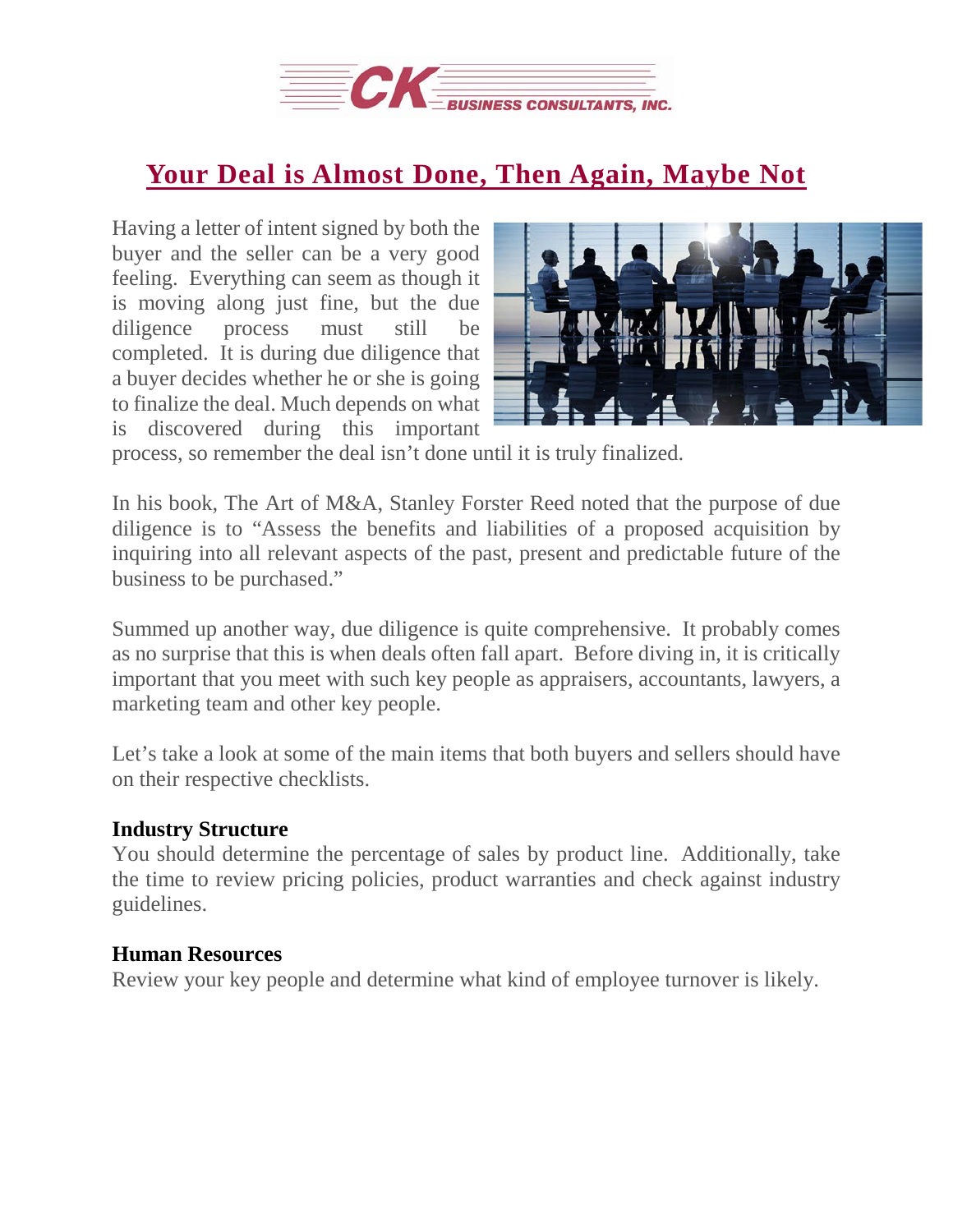## **Manufacturing**

If your business is involved in manufacturing then every aspect of the manufacturing process must be evaluated. Is the facility efficient? How old is the equipment? What is the equipment worth? Who are the key suppliers? How reliable will those suppliers be in the future?

## **Trademarks, Patents and Copyrights**

Trademarks, patents and copyrights are intangible assets and it is important to know if those assets will be transferred. Intangible assets can be the key assets of a business.

# **Operations**

Operations is key, so you'll want to review all current financial statements and compare those statements to previous years. You'll also want to check all incoming sales and at the same time analyze both the backlog and the prospects for future sales.

## **Environmental Issues**

Environmental issues are often overlooked, but they can be very problematic. Issues such as lead paint and asbestos as well as ground and water contamination can all lead to time-consuming and costly fixes.

#### **Marketing**

Have a list of major customers ready. You'll want to have a sales breakdown by region and country as well. If possible, you'll want to compare your company's market share with that of the competition.

#### **The Balance Sheet**

Accounts receivable management is critical to a successful business. If there is bad debt, you'll want to write it off now and remove it from the transaction. Inventory should also be checked for work-in-progress as well as finished goods. Non-usable inventory, the policy for returns and the policy for write-offs should all be documented.